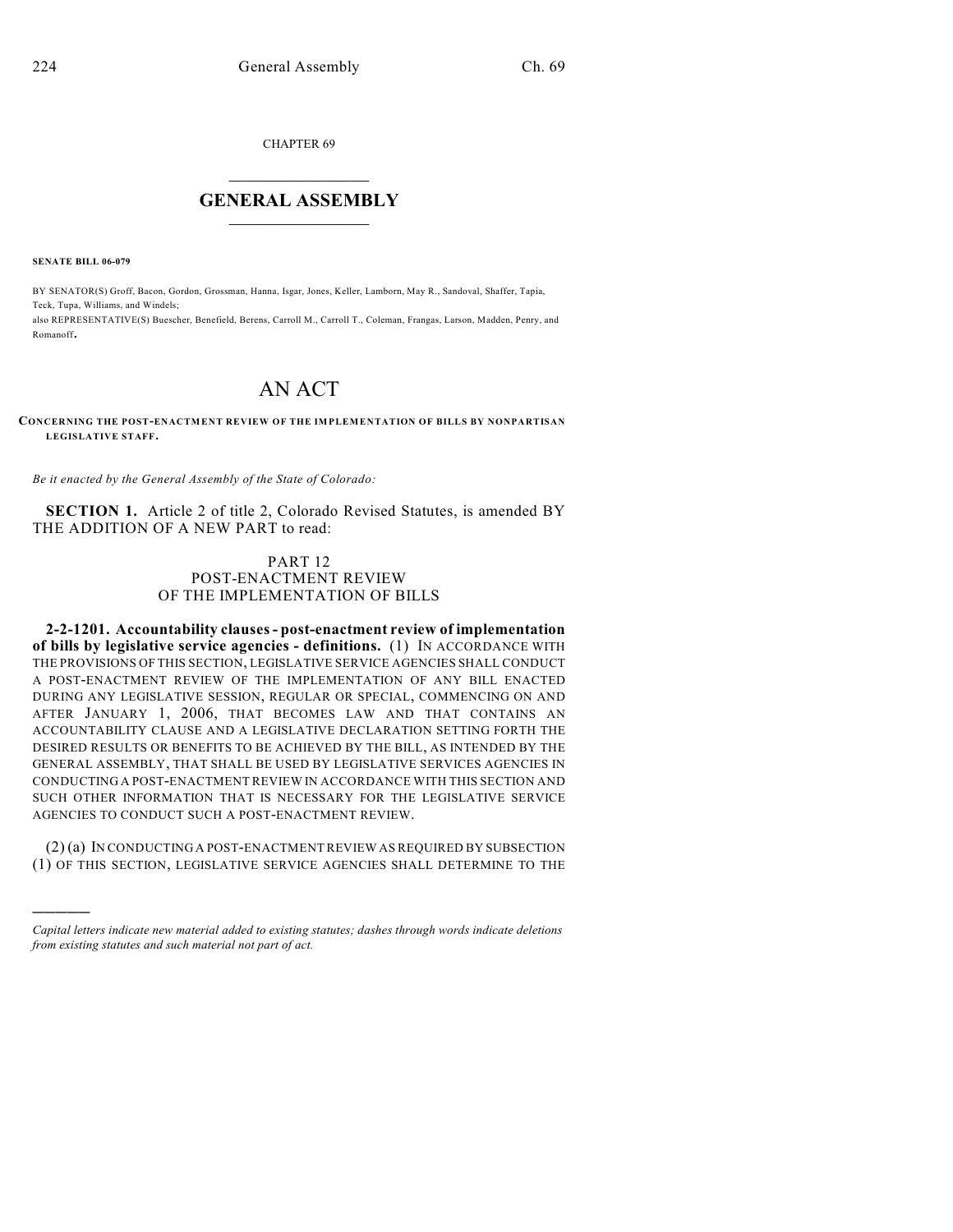GREATEST EXTENT POSSIBLE:

(I) WHETHER THE BILL HAS BEEN IMPLEMENTED, IN WHOLE OR IN PART;

(II) IF THE BILL HAS BEEN IMPLEMENTED IN WHOLE OR IN PART, HOW THE BILL HAS BEEN IMPLEMENTED, INCLUDING WHETHER THE BILL HAS BEEN IMPLEMENTED IN THE MOST EFFICIENT AND COST-EFFECTIVE MANNER;

(III) IF THE BILL HAS BEEN IMPLEMENTED IN PART, THE REASONS WHY THE BILL HAS NOT BEEN IMPLEMENTED IN WHOLE;

(IV) THE EXTENT TO WHICH THE DESIRED RESULTS OR BENEFITS OF THE BILL, AS SPECIFIED IN THE LEGISLATIVE DECLARATION OF THE BILL, ARE BEING ACHIEVED;

(V) WHETHER THERE HAVE BEEN ANY UNINTENDED CONSEQUENCES OR PROBLEMS CAUSED BY THE IMPLEMENTATION OF THE BILL;

(VI) WHETHER THE IMPLEMENTATION OF THE BILL HAS BEEN IMPEDED BY ANY EXISTING STATE OR FEDERAL STATUTES, RULES, PROCEDURES, OR PRACTICES;

(VII) WHETHER ANY ADMINISTRATIVE OR STATUTORY CHANGES ARE NECESSARY TO IMPROVE THE IMPLEMENTATION OF THE BILL;

(VIII) WHETHER THE ACTUAL COSTS OF IMPLEMENTING THE BILL HAVE BEEN WITHIN THE ESTIMATED COSTS, IF ANY, SET FORTH IN THE FISCAL NOTE FOR THE BILL;

(IX) WHETHER ANY INCREASE IN STATE FUNDING IS NECESSARY TO IMPROVE THE IMPLEMENTATION OF THE BILL; AND

(X) ANY OTHER PERTINENT OBSERVATION MADE BY THE LEGISLATIVE SERVICE AGENCIES THAT RELATE TO THE IMPLEMENTATION OF THE BILL.

(b) IF THE LEGISLATIVE SERVICE AGENCIES CANNOT DETERMINE ANY OF THE ITEMS SPECIFIED IN PARAGRAPH (a) OF THIS SUBSECTION (2), IN WHOLE OR IN PART, DUE TO A LACK OF SUFFICIENT INFORMATION SET FORTH IN THE LEGISLATIVE DECLARATION OF THE BILL FOR WHICH A POST-ENACTMENT REVIEW IS BEING CONDUCTED OR DUE TO ANY OTHER AMBIGUITY ARISING FROM THE LANGUAGE OF THE BILL, THE LEGISLATIVE SERVICE AGENCIES SHALL INCLUDE A STATEMENT TO THAT EFFECT IN THEIR WRITTEN FINDINGS REPORTED IN ACCORDANCE WITH SUBSECTION (3) OF THIS SECTION.

(3) THE LEGISLATIVE SERVICE AGENCIES SHALL COMPLETE ANY POST-ENACTMENT REVIEW OF THE IMPLEMENTATION OF A BILL REQUIRED PURSUANT TO THIS SECTION NO LATER THAN ONE HUNDRED AND EIGHTY DAYS AFTER THE TWO-YEAR OR FIVE-YEAR ANNIVERSARY, AS APPLICABLE, OF THE ENACTMENT OF THE BILL. THE LEGISLATIVE SERVICE AGENCIES SHALL REPORT THEIR WRITTEN FINDINGS RESULTING FROM ANY POST-ENACTMENT REVIEW OF THE IMPLEMENTATION OF A BILL TO THE SPEAKER OF THE HOUSE OF REPRESENTATIVES, THE PRESIDENT OF THE SENATE, THE MINORITY LEADERS OF THE HOUSE OF REPRESENTATIVES AND SENATE, AND THE PRIME SPONSORS OF THE BILL IF THEY ARE STILL SERVING IN THE GENERAL ASSEMBLY AT THE TIME THE REPORT IS FILED. THE REPORT SHALL BE FILED NO LATER THAN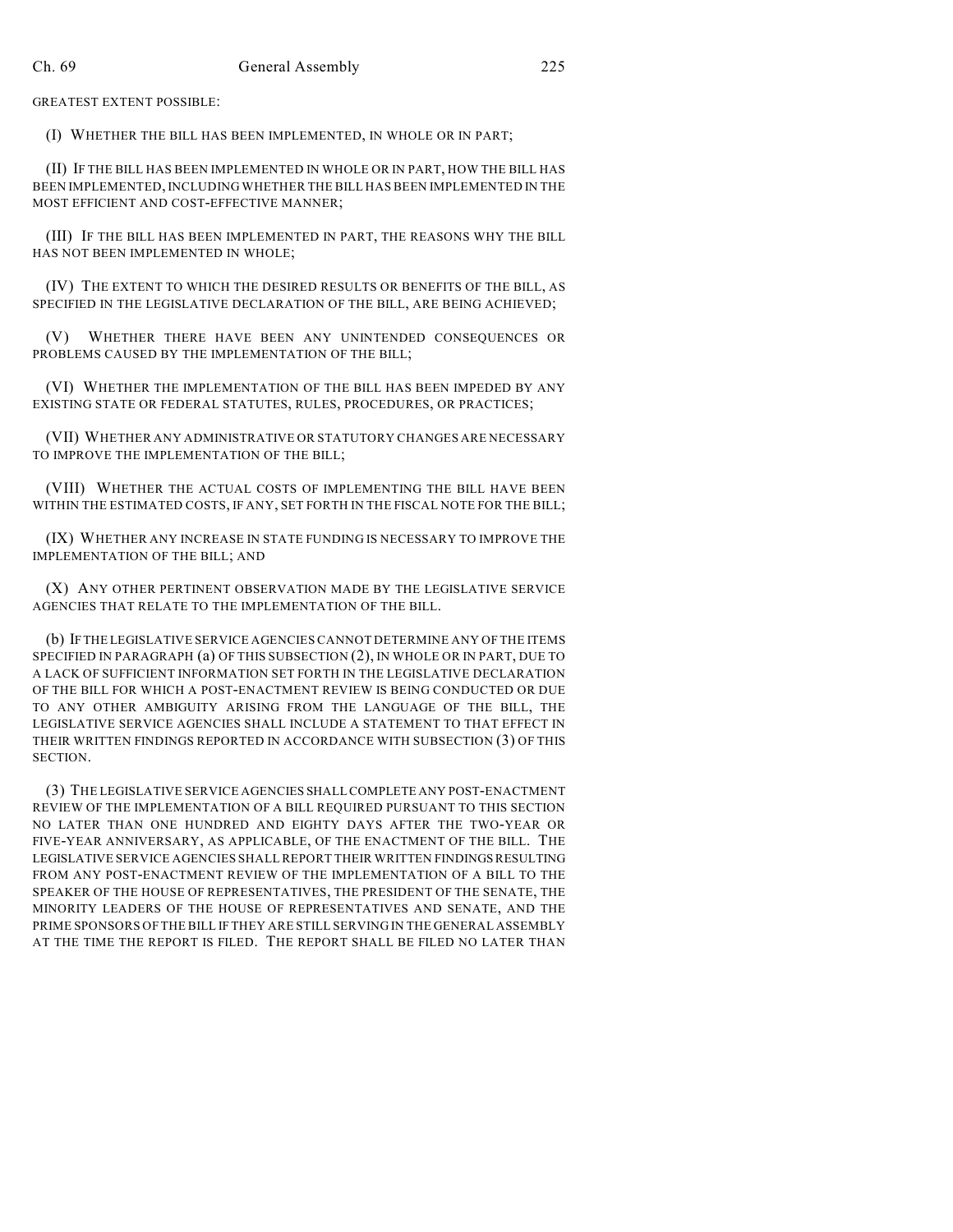SIXTY DAYS AFTER A POST-ENACTMENT REVIEW IS COMPLETED BY THE LEGISLATIVE SERVICE AGENCIES AND SHALL BE A PUBLIC RECORD FOR PURPOSES OF ARTICLE 72 OF TITLE 24, C.R.S.

(4) (a) NOTHING IN THIS SECTION SHALL BE CONSTRUED TO REQUIRE THE INCLUSION OF AN ACCOUNTABILITY CLAUSE AND A LEGISLATIVE DECLARATION IN **ANY RILL** 

(b) FOR PURPOSES OF THIS SECTION, AN ACCOUNTABILITY CLAUSE AND A LEGISLATIVE DECLARATION MAY BE:

(I) INCLUDED IN ANY BILL INTRODUCED IN THE HOUSE OF REPRESENTATIVES OR THE SENATE AT THE REQUEST OF THE PRIME SPONSOR OF THE BILL; OR

(II) ADDED TO ANY BILL BY AMENDMENT OFFERED BY ANY MEMBER OF THE GENERAL ASSEMBLY AND ADOPTED DURING THE LEGISLATIVE PROCESS IN ACCORDANCE WITH LAW AND LEGISLATIVE PROCEDURES.

(5) NOTWITHSTANDING ANY OTHER PROVISION OF LAW, ALL OFFICERS, DEPARTMENTS, AGENCIES, AND OFFICES OF THE STATE, OR OF ANY POLITICAL SUBDIVISION OF THE STATE, THAT IS RESPONSIBLE FOR OR INVOLVED IN THE IMPLEMENTATION OF ANY BILL THAT IS SUBJECT TO A POST-ENACTMENT REVIEW PURSUANT TO THE PROVISIONS OF THIS SECTION SHALL COOPERATE WITH AND PROVIDE ALL INFORMATION THAT MAY BE REQUESTED BY LEGISLATIVE SERVICE AGENCIES FOR PURPOSES OF CONDUCTING A POST-ENACTMENT REVIEW PURSUANT TO THIS SECTION.

(6) THE GENERAL ASSEMBLY MAY ADOPT RULES TO IMPLEMENT ACCOUNTABILITY CLAUSES AND THE POST-ENACTMENT REVIEW OF BILLS CONTAINING AN ACCOUNTABILITY CLAUSE AND A LEGISLATIVE DECLARATION BY LEGISLATIVE SERVICE AGENCIES IN ACCORDANCE WITH THE PROVISIONS OF THIS SECTION.

(7) FOR PURPOSES OF THIS SECTION, UNLESS THE CONTEXT OTHERWISE REQUIRES:

(a) "ACCOUNTABILITY CLAUSE" MEANS A NONCODIFIED PROVISION OF A BILL THAT DIRECTS LEGISLATIVE STAFF AGENCIES TO CONDUCT A REVIEW OF THE IMPLEMENTATION OF THE BILL EITHER TWO OR FIVE YEARS, AS SPECIFIED IN THE PROVISION, AFTER THE ENACTMENT OF THE BILL.

(b) "LEGISLATIVE SERVICE AGENCIES" MEANS THE OFFICE OF LEGISLATIVE LEGAL SERVICES, LEGISLATIVE COUNCIL STAFF, STAFF OF THE JOINT BUDGET COMMITTEE, AND OFFICE OF THE STATE AUDITOR.

**SECTION 2. Effective date.** This act shall take effect at 12:01 a.m. on the day following the expiration of the ninety-day period after final adjournment of the general assembly that is allowed for submitting a referendum petition pursuant to article V, section 1 (3) of the state constitution (August 9, 2006, if adjournment sine